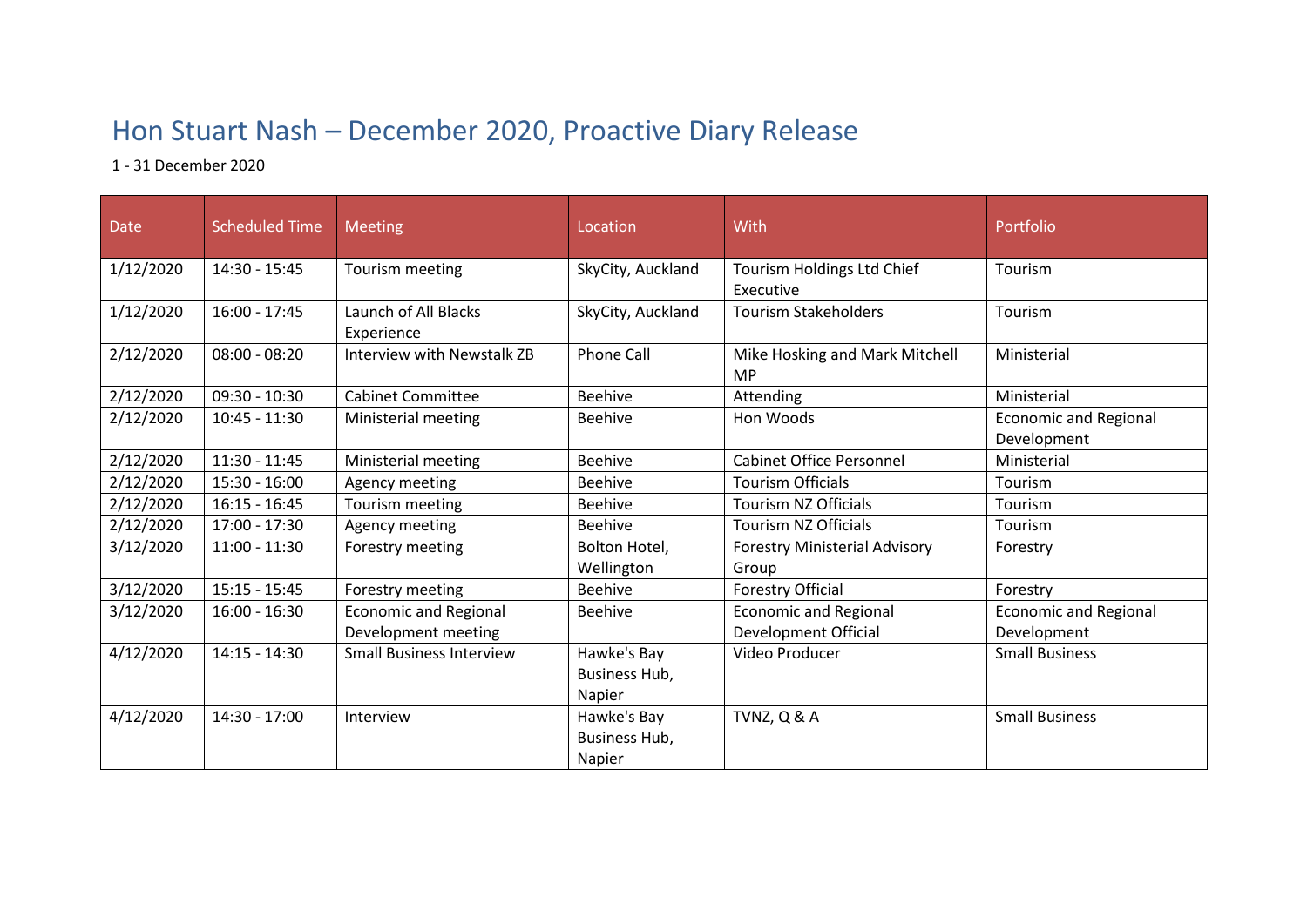| 5/12/2020  | $12:30 - 13:30$ | Farewell for H.E. Scott Brown     | Lower Hutt       | Attending                        | Ministerial                  |
|------------|-----------------|-----------------------------------|------------------|----------------------------------|------------------------------|
|            |                 | and Mrs Gail Brown                |                  |                                  |                              |
| 7/12/2020  | $11:00 - 11:45$ | Agency meeting                    | <b>Beehive</b>   | <b>Economic and Regional</b>     | <b>Economic and Regional</b> |
|            |                 |                                   |                  | Development meeting              | Development                  |
| 7/12/2020  | $12:00 - 12:30$ | Agency meeting                    | <b>Beehive</b>   | <b>Economic and Regional</b>     | <b>Economic and Regional</b> |
|            |                 |                                   |                  | Development meeting              | Development                  |
| 7/12/2020  | $12:30 - 15:00$ | Cabinet                           | <b>Beehive</b>   | Attending                        | Ministerial                  |
| 7/12/2020  | $16:15 - 16:45$ | Agency meeting                    | <b>Beehive</b>   | <b>Forestry Officials</b>        | Forestry                     |
| 8/12/2020  | $15:30 - 16:00$ | Tourism meeting                   | <b>Beehive</b>   | Parliamentary Commissioner for   | Tourism                      |
|            |                 |                                   |                  | the Environment                  |                              |
| 8/12/2020  | 17:00 - 17:30   | Tourism meeting                   | <b>Beehive</b>   | <b>Tourism Stakeholder</b>       | Tourism                      |
| 8/12/2020  | 17:30 - 18:00   | Agency meeting                    | <b>Beehive</b>   | <b>Tourism Officials</b>         | Tourism                      |
| 8/12/2020  | 19:00 - 21:30   | <b>Economic and Regional</b>      | Bellamys,        | Angel Association of New Zealand | <b>Economic and Regional</b> |
|            |                 | <b>Development Stakeholders</b>   | Parliament       |                                  | Development                  |
|            |                 |                                   | <b>Buildings</b> |                                  |                              |
| 9/12/2020  | $08:00 - 08:20$ | Interview with Newstalk ZB        | Phone Call       | Mike Hosking and Mark Mitchell   | Ministerial                  |
|            |                 |                                   |                  | <b>MP</b>                        |                              |
| 9/12/2020  | $09:30 - 10:15$ | <b>Cabinet Business Committee</b> | <b>Beehive</b>   | Attending                        | Ministerial                  |
| 9/12/2020  | $12:00 - 14:30$ | Whakaari He Rā Maumahara          | Te Mānuka Tūtahi | Attending                        | Ministerial                  |
|            |                 | <b>Commemoration Ceremony</b>     | Marae, Whakatāne |                                  |                              |
| 9/12/2020  | 14:30 - 15:00   | Media Stand-up                    | Te Mānuka Tūtahi | Attending                        | Ministerial                  |
|            |                 |                                   | Marae, Whakatāne |                                  |                              |
| 9/12/2020  | 18:30 - 19:00   | <b>Parliamentary Christmas</b>    | Billiards Room,  | Attending                        | Ministerial                  |
|            |                 | Function                          | Parliament       |                                  |                              |
| 9/12/2020  | 19:00 - 20:30   | Press Gallery Christmas Party     | Museum Street    | Attending                        | Ministerial                  |
|            |                 |                                   | Alleyway,        |                                  |                              |
|            |                 |                                   | Parliament       |                                  |                              |
| 10/12/2020 | $10:15 - 10:45$ | New Zealand Trade and             | <b>Beehive</b>   | Hon O'Connor; NZTE Officials     | New Zealand Trade and        |
|            |                 | <b>Enterprise meeting</b>         |                  |                                  | Enterprise                   |
| 10/12/2020 | $11:00 - 11:40$ | Ministerial meeting               | <b>Beehive</b>   | Hon Parker and other Ministers   | <b>Economic and Regional</b> |
|            |                 |                                   |                  |                                  | Development                  |
| 10/12/2020 | $11:45 - 11:50$ | <b>Small Business meeting</b>     | <b>Beehive</b>   | Hon Clark                        | <b>Small Business</b>        |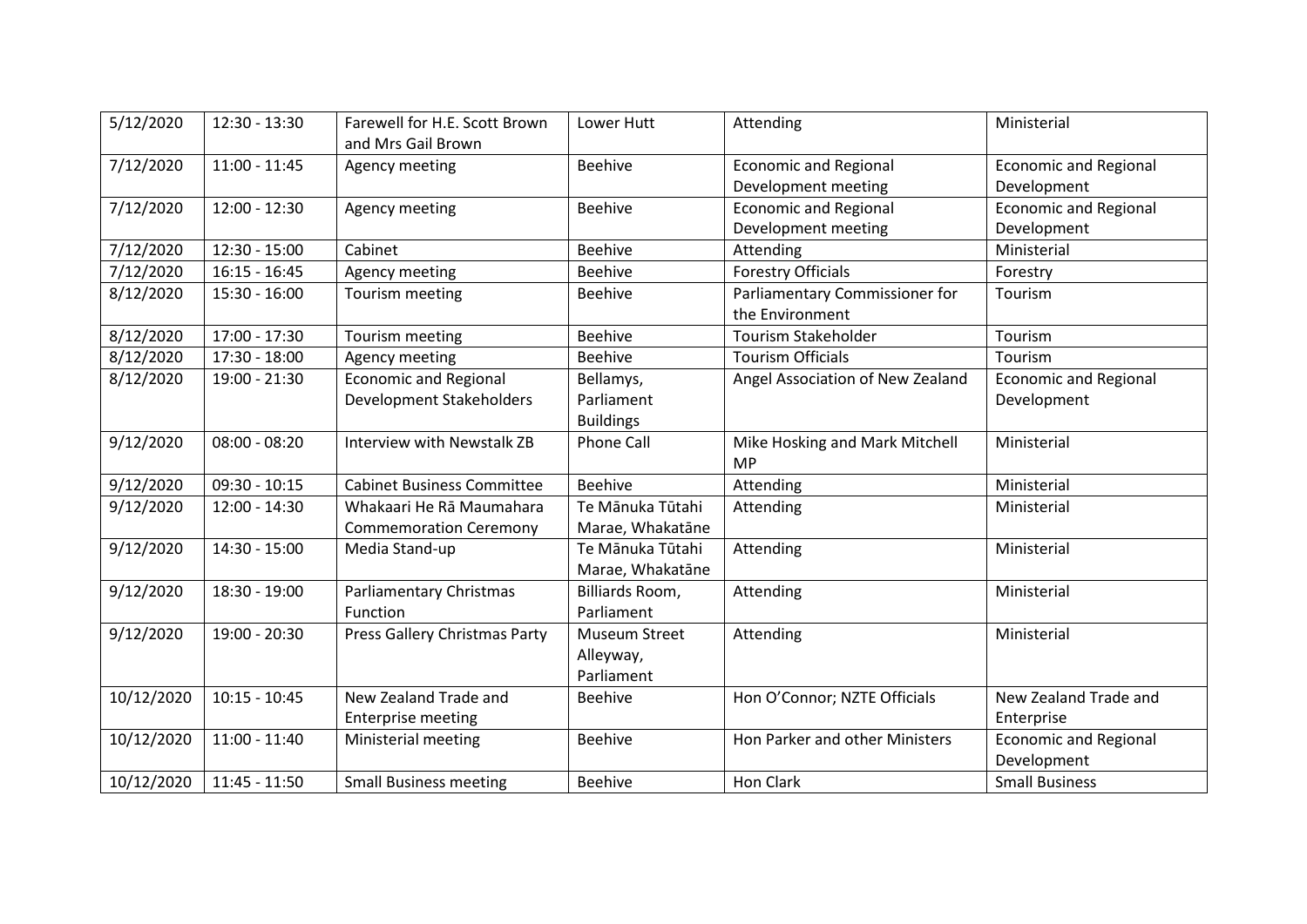| 10/12/2020 | $12:00 - 13:00$ | Small Business announcement                                      | Pipitea VicBooks<br>Café and<br>Bookstore,            | Hon Clark and Small Business<br>stakeholders                 | <b>Small Business</b>                                       |
|------------|-----------------|------------------------------------------------------------------|-------------------------------------------------------|--------------------------------------------------------------|-------------------------------------------------------------|
| 10/12/2020 | $13:30 - 14:00$ | Interview                                                        | Wellington<br><b>Beehive</b>                          | <b>National Business Review</b><br>Journalist                | <b>Economic and Regional</b><br>Development, Small Business |
| 10/12/2020 | $14:30 - 15:00$ | Regional and Economic<br>Development meeting                     | <b>Beehive</b>                                        | <b>Economic and Regional</b><br><b>Development Official</b>  | <b>Economic and Regional</b><br>Development                 |
| 10/12/2020 | $15:15 - 15:45$ | <b>Small Business meeting</b>                                    | <b>Beehive</b>                                        | <b>Retail NZ Chief Executive</b>                             | <b>Small Business</b>                                       |
| 10/12/2020 | $16:45 - 17:00$ | Ministerial meeting                                              | <b>Beehive</b>                                        | Hon Hipkins and other Ministers                              | <b>Economic and Regional</b><br>Development                 |
| 10/12/2020 | 17:30 - 18:00   | <b>Economic and Regional</b><br>Development meeting              | Portlander<br>Restaurant,<br>Wellington               | <b>Spark Sport Commentary Team</b>                           | <b>Economic and Regional</b><br>Development                 |
| 10/12/2020 | 19:30 - 23:00   | <b>British High Commission</b><br><b>Homewood Christmas Ball</b> | Homewood<br>Avenue, Wellington                        | Attending                                                    | Ministerial                                                 |
| 11/12/2020 | $10:30 - 10:55$ | <b>Small Business meeting</b>                                    | MELBA Café,<br>Auckland                               | Heart of the City                                            | <b>Small Business</b>                                       |
| 11/12/2020 | $11:00 - 12:30$ | Tourism meeting                                                  | <b>Auckland Unlimited</b><br>Office, Auckland         | <b>Destination Auckland Industry</b><br>Leaders Group        | Tourism                                                     |
| 11/12/2020 | 12:35 - 13:20   | <b>Economic and Regional</b><br>Development meeting              | MELBA Café,<br>Auckland                               | <b>Auckland Unlimited Official</b>                           | <b>Economic and Regional</b><br>Development                 |
| 11/12/2020 | 13:45 - 14:30   | Forestry meeting                                                 | Mahuhu Crescent,<br>Auckland                          | Rayonier Matariki Forests<br>Executive                       | Forestry                                                    |
| 11/12/2020 | $15:00 - 16:00$ | Forestry meeting                                                 | <b>Captain Springs</b><br>Road, Onehunga,<br>Auckland | Carter Holt Harvey stakeholders                              | Forestry                                                    |
| 14/12/2020 | $10:30 - 11:00$ | Agency meeting                                                   | <b>Beehive</b>                                        | <b>Economic and Regional</b><br><b>Development Officials</b> | <b>Economic and Regional</b><br>Development                 |
| 14/12/2020 | $11:00 - 13:00$ | Cabinet meeting                                                  | <b>Beehive</b>                                        | Attending                                                    | Ministerial                                                 |
| 14/12/2020 | $13:15 - 14:00$ | Agency meeting                                                   | <b>Beehive</b>                                        | <b>Economic and Regional</b><br><b>Development Officials</b> | <b>Economic and Regional</b><br>Development                 |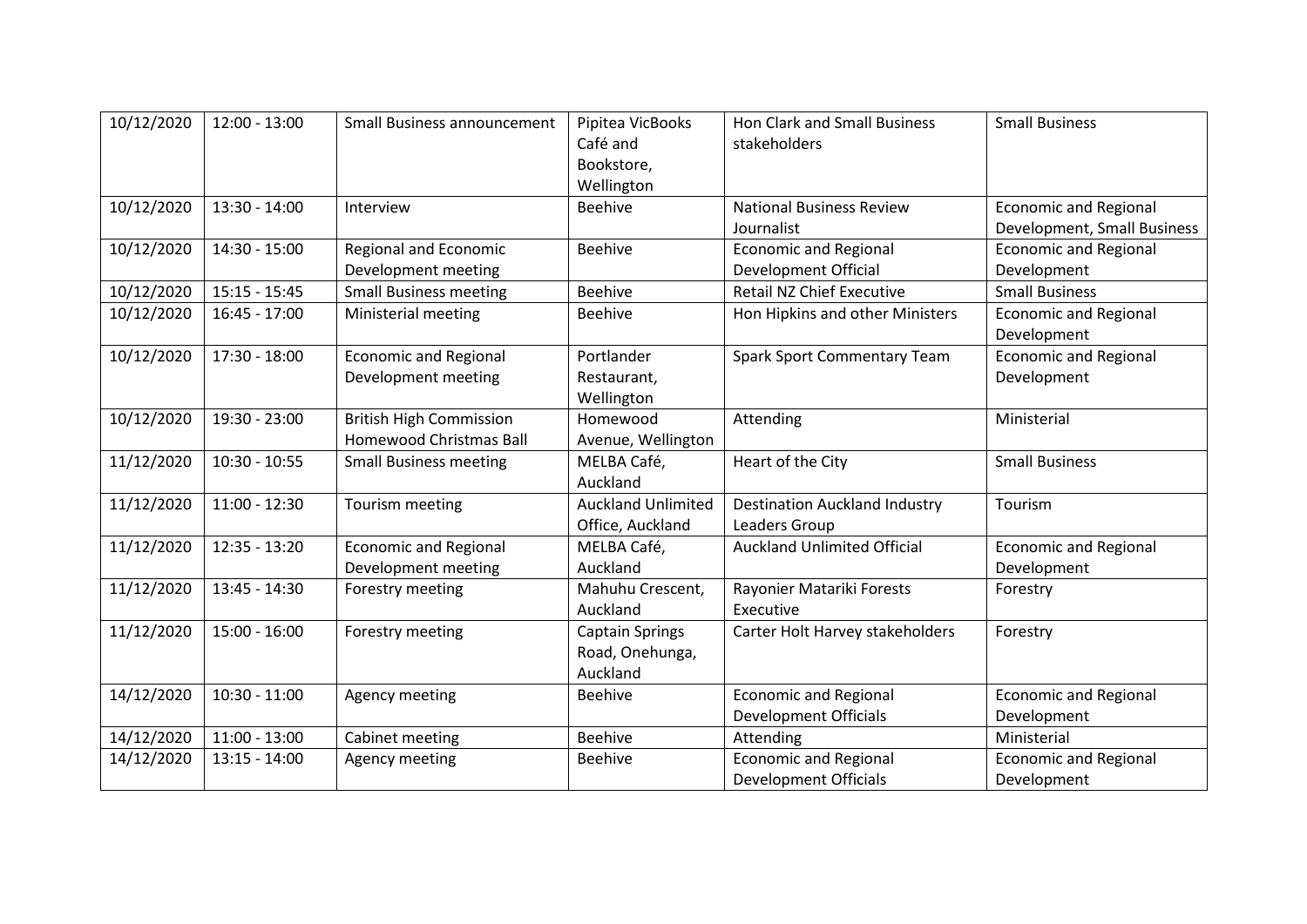| 14/12/2020 | Withheld under   | Withheld under s. 9 (2)(f)(iv)    | Withheld under s. 9      | Withheld under s. 9 (2)(f)(iv)            | Withheld under s. 9 (2)(f)(iv) |
|------------|------------------|-----------------------------------|--------------------------|-------------------------------------------|--------------------------------|
|            | s. $9(2)(f)(iv)$ |                                   | (2)(f)(iv)               |                                           |                                |
| 14/12/2020 | 15:00 - 15:30    | Agency meeting                    | <b>Beehive</b>           | <b>Tourism Officials</b>                  | Tourism                        |
| 14/12/2020 | $15:30 - 16:30$  | Ministerial meeting               | <b>Beehive</b>           | Hon Robertson and other                   | <b>Economic and Regional</b>   |
|            |                  |                                   |                          | Ministers, Business NZ Chief              | Development                    |
|            |                  |                                   |                          | <b>Executive and Council of Trade</b>     |                                |
|            |                  |                                   |                          | <b>Unions President</b>                   |                                |
| 15/12/2020 | $05:05 - 07:05$  | Americas Cup Speech               | <b>Emirates Team New</b> | Dawn Ceremony                             | <b>Economic and Regional</b>   |
|            |                  |                                   | Zealand Base,            |                                           | Development                    |
|            |                  |                                   | Auckland                 |                                           |                                |
| 15/12/2020 | $07:20 - 07:50$  | Interview                         | America's Cup            | One News Journalist                       | <b>Economic and Regional</b>   |
|            |                  |                                   | Village, Auckland        |                                           | Development                    |
| 15/12/2020 | $07:30 - 07:40$  | Interview                         | America's Cup            | <b>Stuff Journalist</b>                   | <b>Economic and Regional</b>   |
|            |                  |                                   | Village, Auckland        |                                           | Development                    |
| 15/12/2020 | $09:00 - 10:30$  | Speaking at America's Cup         | America's Cup            | Speech at Ceremony                        | <b>Economic and Regional</b>   |
|            |                  | <b>World Series Opening</b>       | Village, Auckland        |                                           | Development                    |
|            |                  | Ceremony                          |                          |                                           |                                |
| 15/12/2020 | $10:30 - 12:15$  | America's Cup                     | America's Cup            | Tour of Village                           | <b>Economic and Regional</b>   |
|            |                  |                                   | Village, Auckland        |                                           | Development                    |
| 15/12/2020 | 13:00 - 14:00    | <b>Economic and Regional</b>      | Antares Place,           | <b>AUT Millennium Chief Executive</b>     | <b>Economic and Regional</b>   |
|            |                  | Development meeting               | Auckland                 |                                           | Development                    |
| 16/12/2020 | $08:00 - 08:20$  | <b>Interview with Newstalk ZB</b> | <b>Phone Call</b>        | Mike Hosking and Mark Mitchell            | Ministerial                    |
|            |                  |                                   |                          | <b>MP</b>                                 |                                |
| 16/12/2020 | $08:45 - 09:30$  | Ministerial meeting               | <b>Beehive</b>           | <b>Prime Minister and other Ministers</b> | <b>Economic and Regional</b>   |
|            |                  |                                   |                          |                                           | Development                    |
| 16/12/2020 | $09:30 - 11:00$  | <b>Cabinet Business Committee</b> | <b>Beehive</b>           | Attending                                 | Ministerial                    |
| 16/12/2020 | $11:15 - 11:45$  | <b>Small Business meeting</b>     | <b>Beehive</b>           | <b>Wellington Chamber of Commerce</b>     | <b>Small Business</b>          |
|            |                  |                                   |                          | <b>Chief Executive</b>                    |                                |
| 16/12/2020 | $15:00 - 15:30$  | Agency meeting                    | <b>Beehive</b>           | <b>Forestry Officials</b>                 | Forestry                       |
| 16/12/2020 | $16:00 - 16:30$  | <b>Economic and Regional</b>      | <b>Beehive</b>           | <b>Economic and Regional</b>              | <b>Regional Development</b>    |
|            |                  | <b>Development Official</b>       |                          | <b>Development Official</b>               |                                |